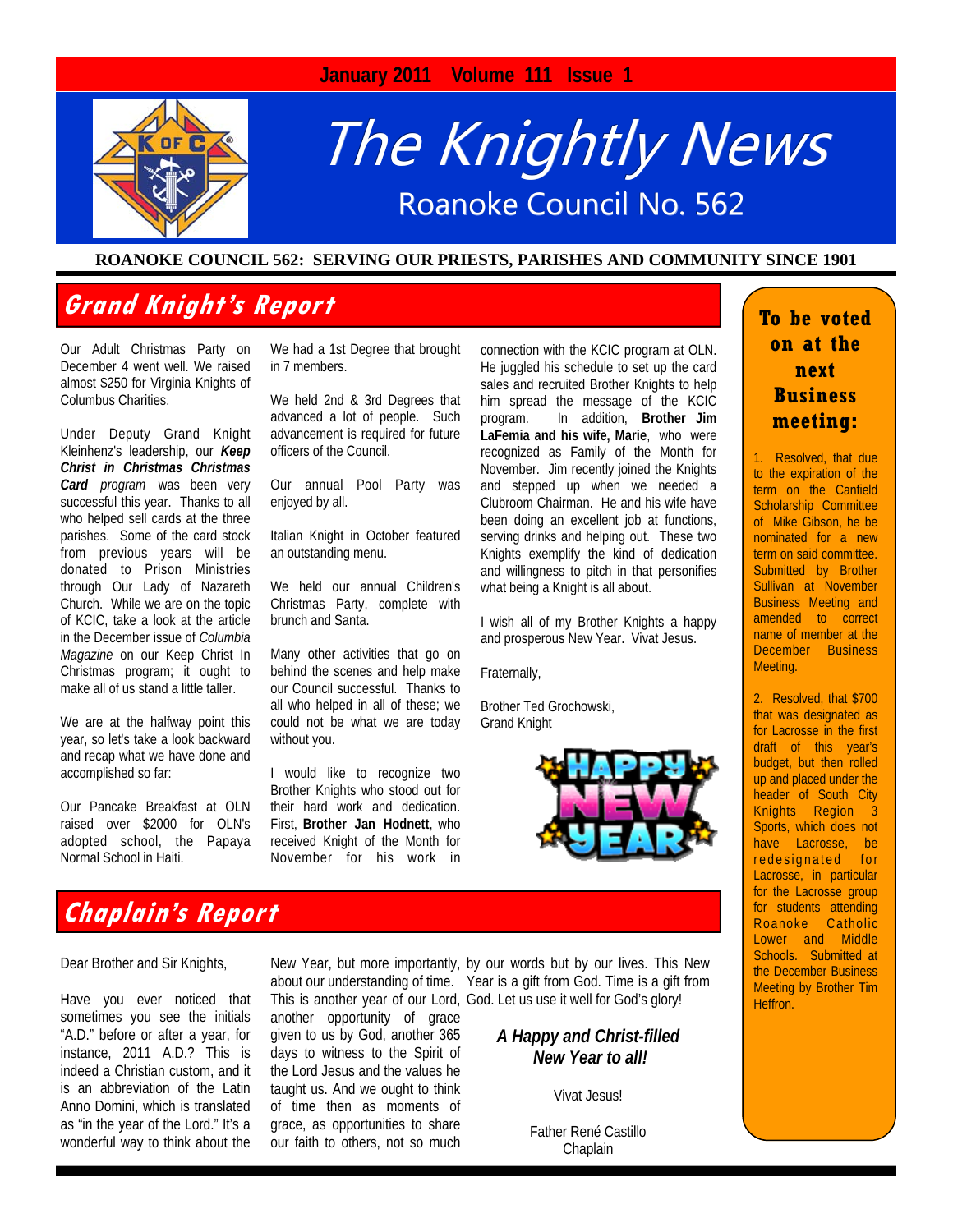#### $\blacksquare$  Volume 111, Issue 1  $\blacksquare$

#### **Council Officers**

| Grand Knight<br>Dep. Grand Knight<br>Chaplain<br>Chancellor<br>Recorder<br>Financial Sec.<br>Treasurer | <b>Ted Grochowski</b><br>Karl Kleinhenz<br>Fr. Rene Castillo<br>Matt Duffy<br>Stephen Ratliff<br>Mike Lazzuri<br>Val Bernys | 774-1769<br>982-8140<br>343-7744<br>989-6067<br>774-4796<br>774-8482<br>989-9282 |
|--------------------------------------------------------------------------------------------------------|-----------------------------------------------------------------------------------------------------------------------------|----------------------------------------------------------------------------------|
| Lecturer                                                                                               | Alex Nelson                                                                                                                 | 774-5079                                                                         |
| Advocate                                                                                               | <b>Brian Ripple</b>                                                                                                         | 776-8285                                                                         |
| Warden                                                                                                 | Kirk Wright                                                                                                                 | 793-4007                                                                         |
| Inside Guard<br>Outside Guard                                                                          | <b>Ben Clark</b><br>Chris Williams                                                                                          | 293-1023<br>206-2924                                                             |
| Trustee, 3rd Year                                                                                      | Mike Whelan                                                                                                                 | 265-9722                                                                         |
| Trustee, 2nd Year                                                                                      | Dave Chopski                                                                                                                | 344-0901                                                                         |
| Trustee, 1st Year                                                                                      | <b>Tom Engl</b>                                                                                                             | 989-3708                                                                         |
|                                                                                                        | Committee Chairmen                                                                                                          |                                                                                  |
| Program Director                                                                                       | Karl Kleinhenz                                                                                                              | 982-8140                                                                         |
| <b>Council Activities</b>                                                                              | <b>Ben Clark</b>                                                                                                            | 293-1023                                                                         |
| <b>Community Activities</b>                                                                            | Jan Hodnett                                                                                                                 | 772-4215                                                                         |
| <b>Family Activities</b><br>Youth Activities                                                           | Kirk Wright                                                                                                                 | 793-4007                                                                         |
| <b>Church Activities</b>                                                                               | Matt Duffy                                                                                                                  | 989-6067                                                                         |
| <b>KOVAR</b>                                                                                           | Don Feick                                                                                                                   | 774-0187                                                                         |
| Newsletter                                                                                             | <b>Steve Talevi</b>                                                                                                         | 989-1302                                                                         |
| Kitchen                                                                                                | Tom Engl                                                                                                                    | 989-3708                                                                         |
| <b>Basketball Tournament</b><br>KCIC                                                                   | Paul Yengst<br>Karl Kleinhenz                                                                                               | 556-8883<br>982-8140                                                             |
|                                                                                                        | Joe Devlin                                                                                                                  | 206-2622                                                                         |
| Pool                                                                                                   | <b>Jim Donckers</b>                                                                                                         | 345-3902                                                                         |
|                                                                                                        | Joe Devlin                                                                                                                  | 206-2622                                                                         |
|                                                                                                        | Charlie Aesy                                                                                                                | 977-3364                                                                         |
|                                                                                                        | George Cuadrado                                                                                                             | 989-1758                                                                         |
| Membership<br>Charity                                                                                  | Steve Talevi<br>Matt Duffy                                                                                                  | 989-1302<br>989-6067                                                             |
| Grounds                                                                                                |                                                                                                                             |                                                                                  |
| Home Improvements                                                                                      | Paul Yengst                                                                                                                 | 556-8883                                                                         |
| House                                                                                                  | Kirk Wright                                                                                                                 | 793-4007                                                                         |
| Club Room                                                                                              | Jim LaFemia                                                                                                                 | 400-6080                                                                         |
| Ceremonials<br>Pro Life                                                                                | Don Feick                                                                                                                   | 774-0187                                                                         |
| Canfield Scholarship                                                                                   | George Palmerio<br>Jim Sullivan                                                                                             | 343-6451<br>774-7034                                                             |
|                                                                                                        | <b>Grand Knight</b>                                                                                                         | 774-1769                                                                         |
|                                                                                                        | <b>Bob Canfield</b>                                                                                                         | 774-7554                                                                         |
|                                                                                                        | Val Bernys                                                                                                                  | 989-9282                                                                         |
|                                                                                                        | Mike Gibson                                                                                                                 | 989-4980                                                                         |
| RC School Board Rep.                                                                                   | Dan Zipfel<br>Don Feick                                                                                                     | 334-1326                                                                         |
| OLN Parish Rep.<br>St. Elias Parish Rep.                                                               | <b>Jim Donckers</b>                                                                                                         | 774-0187<br>345-3902                                                             |
| St. Andrews Parish Rep. Bobby Ellis                                                                    |                                                                                                                             | 366-5102                                                                         |
| <b>Council Home Rentals</b>                                                                            | <b>Bobby Ellis</b>                                                                                                          | 366-5102                                                                         |
| Insurance Rep.                                                                                         | Ken Bagnasco                                                                                                                | 986-0391                                                                         |
|                                                                                                        |                                                                                                                             |                                                                                  |

#### **IN CASE OF ILLNESS, NEED OR DEATH, PLEASE NOTIFY ONE OF THE FOLLOWING:**

| 776-8681 |
|----------|
| 343-7744 |
| 774-8482 |
|          |

#### **562 COUNCIL HOME**

3316 Harris Avenue, Roanoke, VA 24015 Phone: 540-774-8296 www.kofc562.org

> Business Meeting 1st Monday of Month—7:30pm

> Social Meeting 3rd Monday of Month—6:30pm

## **Council Activities**



Come be a part of a 20 year old Roanoke tradition and one of the Mid-Atlantic region's

largest St. Patrick's Day Celebrations! Not many folks know that Roanoke's St. Patrick's Day Parade was moribund in the late 1980s. Our own Brother Ray Donnelly took up the mantle, and with his creativity and energy, not only prevented the event from being cancelled, but also planted the seed of what is now an outstanding and fun-filled event. On Saturday, March 12, thousands of spectators will participate in this annual event. The 2011 parade will continue to honor members of our local police, fire, veterans, and EMS units, in other words, "those who protect and serve." Come on out and be a part of the fun!

## **Youth Activities**

The Knights of Columbus, Roanoke Council 562, is proud to sponsor its **41st Annual Basketball Tournaments and Cheerleading Competitions** for youths 9 through 18 years of age. Remarkably, during the past 40 years, over 13,800 youths from our region have participated in these events. This year, our Tournaments commence on February 26 and conclude on March 6, 2011, with forty-eight basketball teams competing in four different age groups and



cheerleading squads competing in three different age groups. The tournament games this year are held over two weekends and at two different sites: **Roanoke Catholic Gymnasium** and **Lucy Addison Gymnasium**. Call 556-8883 for more information.

- - - Paul Yengst, Basketball Tournaments Chairman

## **Newsletter Corner**

the efforts of many people.

means cooperation by days of the month. To

After a twenty year hiatus, I EVERYONE involved is achieve that goal, I must have published.

There are many moving parts We need to get the newsletter to publishing a newsletter. It into the hands of our local must be written, typed, members by the first day of formatted, proofed for errors, every month so that the a newsletter of which we will printed, folded, tabbed, members will receive timely all be proud. addressed, and then mailed information about events in time for the members to being held on the first ---Steve Talevi, receive the newsletter by the weekend of any month or a first day of each Business Meeting being held month. Many moving parts on any of the first two or three

am pleased to be back as the needed. If one guy fails to do written materials, in electronic Newsletter Editor. I hope that his job, either the whole and final form, by 5:00 p.m. you enjoy the quality of our process must stop, or the on the 15th day of each newsletter; it is the product of member's work cannot be month. Please do not submit materials for the newsletter two months away; I'll lose it or forget to publish it.

With your help, we can have

Newsletter Editor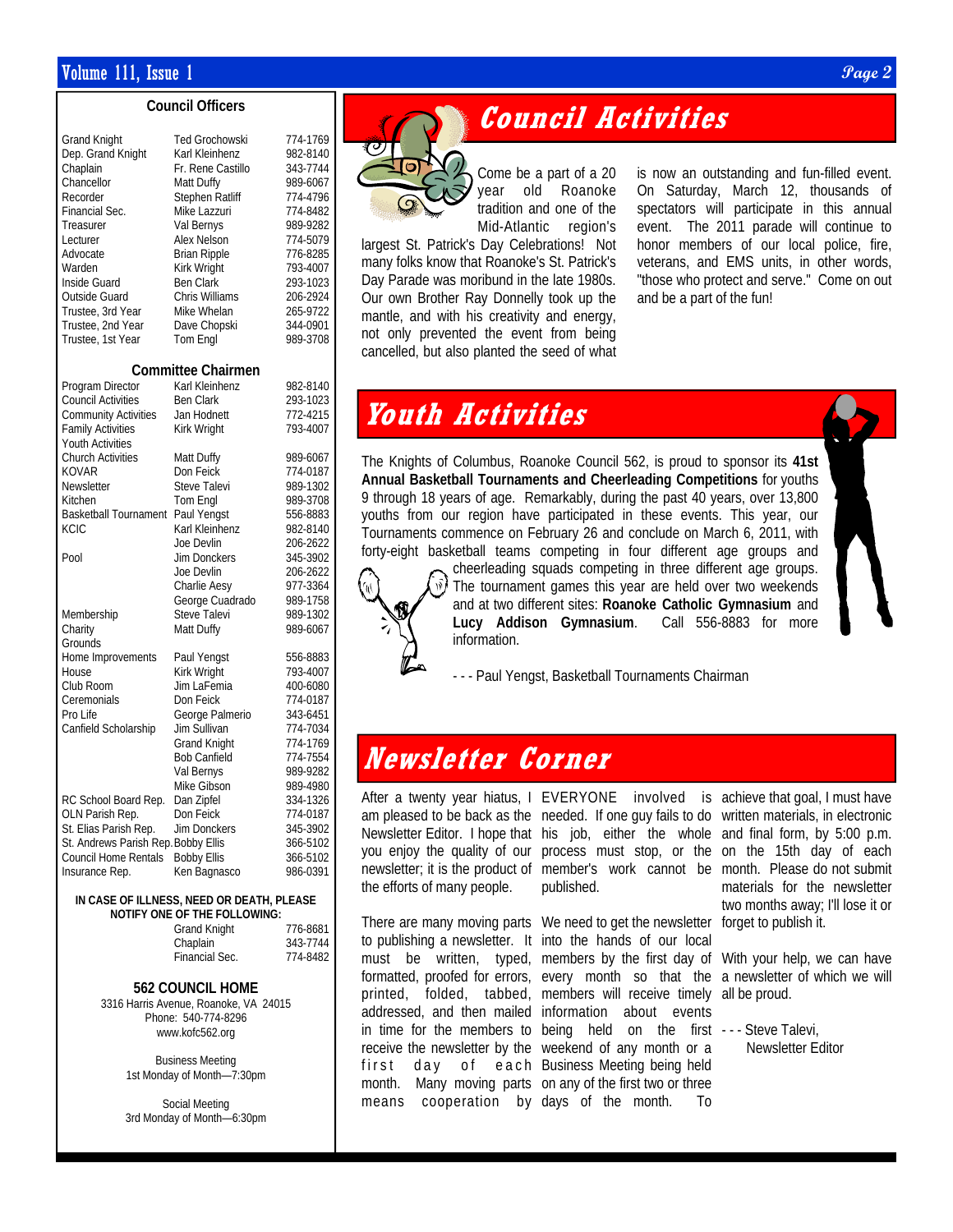

Midget - Little - Junior - Senior Girls Little

# **BASKETBALL TOURNAMENTS**

## **Cheerleading Competition**  $\boldsymbol{\mathcal{R}}$ **The 33rd High School One-on-One Contest**

February 25-27 & March 4-6, 2011 at **ROANOKE CATHOLIC & LUCY ADDISON GYMS** Roanoke, Virginia



www.kofc562.org/hoops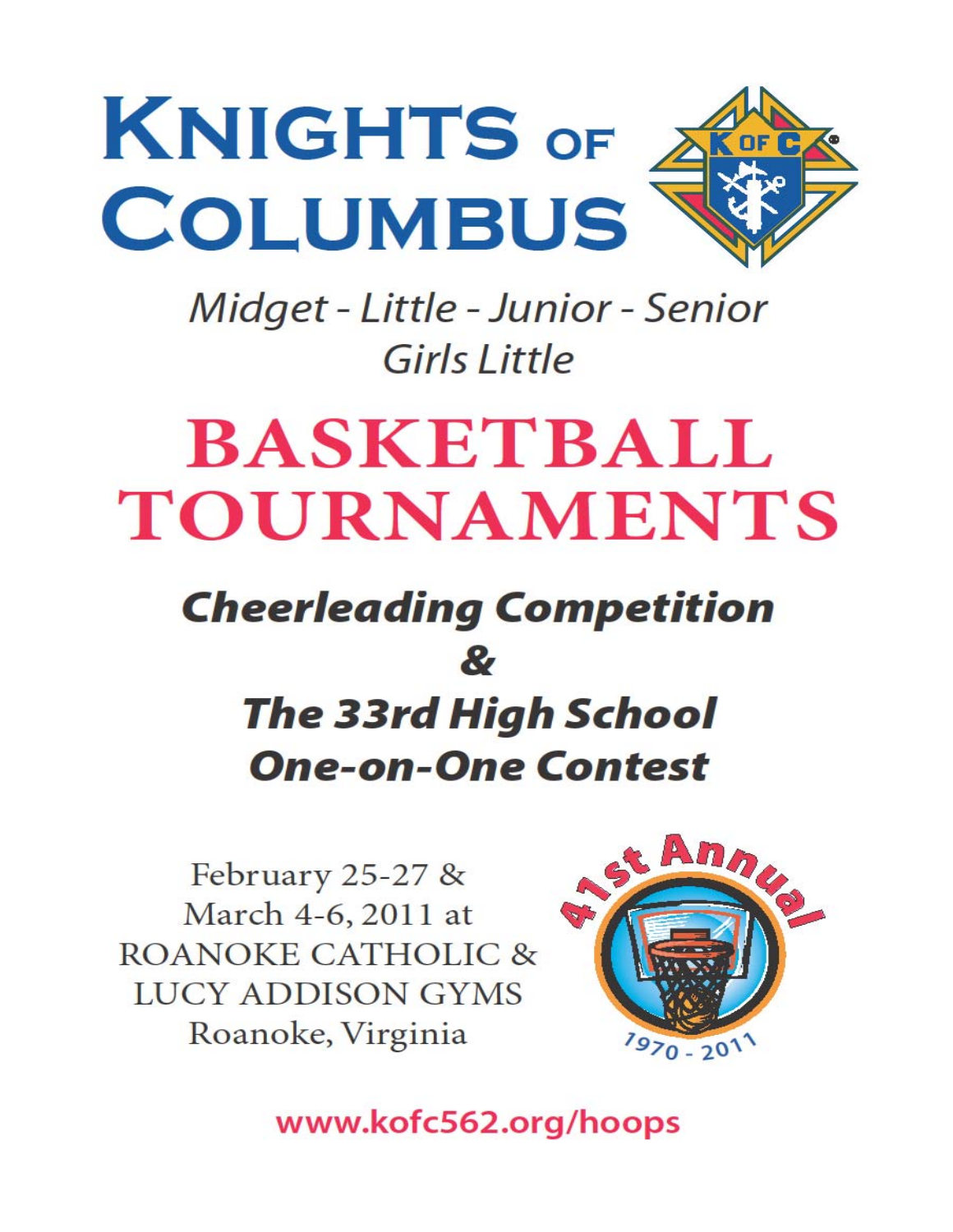

#### **Knights of Columbus** 41st Annual Youth Basketball Tournaments www.kofc562.org/hoops **Advertising Agreement** February 25-27 & March 4-6, 2011



For the 41st year, the Knights of Columbus will host Sandlot Basketball Tournaments for youth ages 9 to 18 and provide them with a positive recreational experience. Over 14,200 youngsters have participated in these tournaments. You and the Knights of Columbus have raised thousands of dollars for use in the Roanoke Valley community to sponsor youth activities. As an advertiser and patron in the tournament program, you will ensure the continued success of these tournaments and provide the fun and enjoyment for 600 youths in March. Your support allows the Knights of Columbus to work with the South City Knights Recreation Club to provide seven sports at no cost to families.

|   | <b>Tournament Sponsor</b><br>Logo on 750 souvenir shirts plus<br>Clickable logo on Tournament web page plus<br>A, B and C of Full Page Program Ad | \$500.00 | <b>New for Sponsors:</b><br>Clickable logo<br>οn<br><b>Tournament</b><br>web page |
|---|---------------------------------------------------------------------------------------------------------------------------------------------------|----------|-----------------------------------------------------------------------------------|
| П | <b>Full Page Program Ad</b><br>A. Full page program ad<br>B. Five (5) tournament tickets<br>C. Your corporate banner hung in gymnasium            | \$100.00 |                                                                                   |
| П | <b>Courtesy Full Page Program Ad</b><br>Donation (acknowledged in the program) used to<br>print the 40 year history of our youth program          | \$100.00 |                                                                                   |
|   | One Half (1/2) Page Program Ad                                                                                                                    | \$75.00  |                                                                                   |
| п | One Quarter (1/4) Page Program Ad                                                                                                                 | \$50.00  |                                                                                   |
|   | <b>Business Card Ad</b>                                                                                                                           | \$35.00  |                                                                                   |

Mail this form with camera ready ad and check made payable to "Knights of Columbus Youth Tournament", to Knights of Columbus, P. O. Box 2525, Roanoke, VA 24010.

Email this form and ad to ads@kofc562.org. We will bill you for your ad.

or

If you have any questions, please call Bob Canfield (774-7554) or email: ads@kofc562.org

| <b>Advertiser's Firm</b>       |       | Contact:   |  |
|--------------------------------|-------|------------|--|
| Address:                       |       | Telephone: |  |
| City:                          | State | $\sqrt{D}$ |  |
| K of C Contact:                |       | Telephone: |  |
| <b>Total Advertising Cost:</b> |       | Date Paid: |  |

DEADLINE FOR ADS - January 31, 2011!

www.kofc562.org/hoops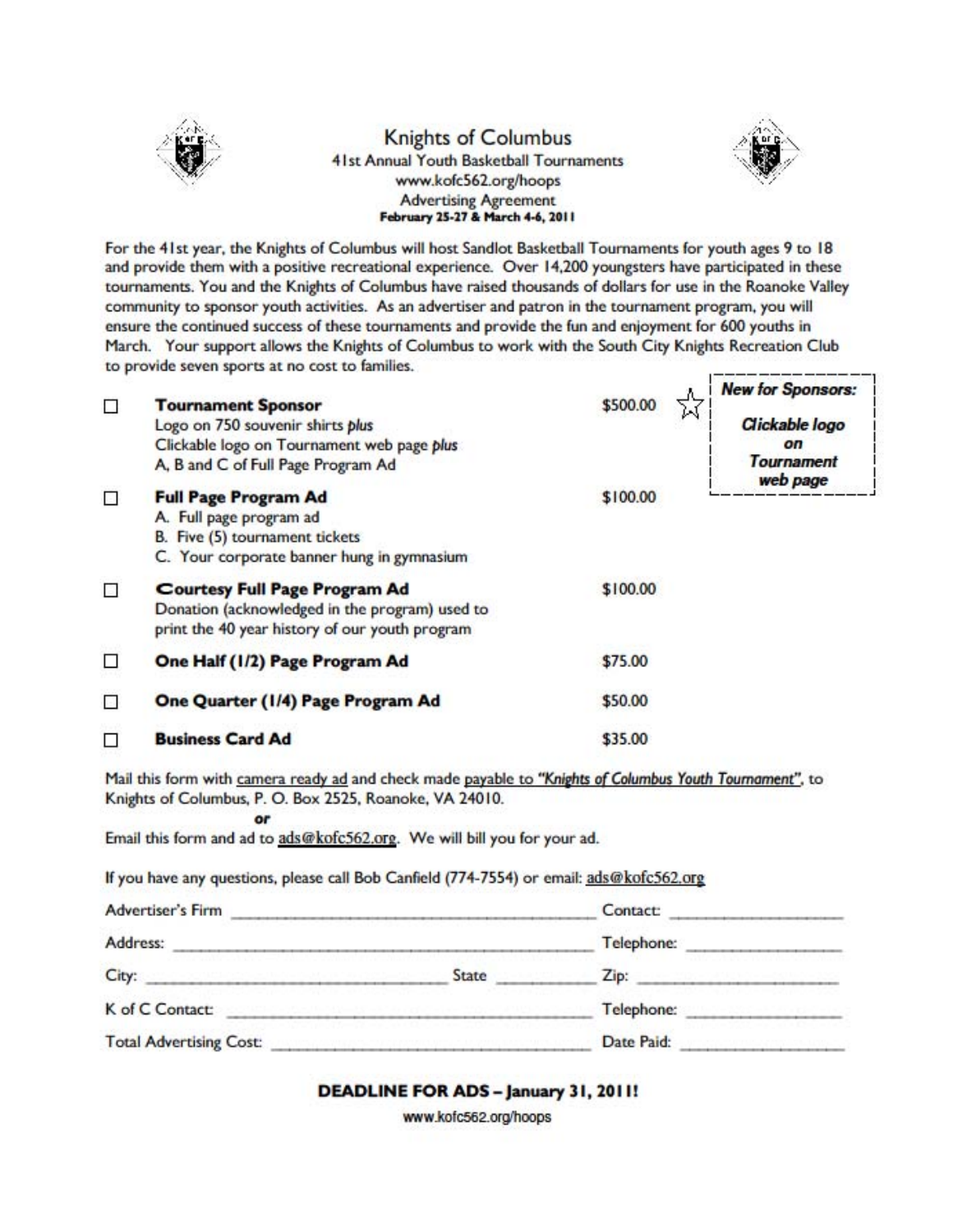#### $\bm{V}$ olume 111, Issue 1  $\bm{Page\ 5}$

## **Program Chair Report**

Brunch with Santa was held on Sunday, December 12. In addition to another great menu put on by our Kitchen Committee, the kids had a great time. Despite his needing several pillows and a beard, **Warden Kirk "Santa" Wright** helped make it a special event for the young people.

Our Adult Christmas Party was a success with 38 people in attendance. Because the event was held in our Clubroom, the size of the group was just right. Of course, since the Hokies won while the party was going on, a good time was had by all (except the Cavalier fans in attendance). Thanks to **Brothers Tom Engl** and **Gene Stupin** for preparing the meal, **Brother Matt Duffy and his wife**, **Sonja**, and **Brother Steve Ratliffe** for decorating, **Brothers Brian Ripple** and **Roc** for cleanup, and **Brother Jim LeFemia and** 

**his wife, Marie**, for tending bar.

We have a fun and exciting second half of the Fraternal Year planned. For example, our Super Bowl Party is set for Sunday, February 6. The fun begins at 5:30, 36 minutes before kickoff. We will have plenty of hotdogs and finger foods for all fans with a cash bar. Bring your homemade chili for the Tailgate Chili Cookoff! The whole family is invited to this one, so come and cheer for your favorite team on the big screen TV! \$5 per person; 12 & under free. St. Patrick's Day Parade on March 12, and Friday Fish Frys on March 18 and April 8! Fraternal Benefits Night! Clergy Night! Memorial Day Picnic!

So much going on, and so little time!

- - Deputy Grand Knight Karl Kleinhenz, Program Chairman

### This month marks the 38th **Right to Life**

anniversary of the Roe v. Wade decision by the Supreme Court of the United States. A bus will be leaving from the St. Elias Church parking lot on Monday, January 24, at 6:30 a.m. for participants in the Right to Life March held that same day. Participants should bring a bag lunch, drinks and snacks, although the bus will stop for dinner on the way

home. Because rental of the bus is approximately \$1,500.00 for the one day, participants should be prepared to pay \$40.00 (adults) and \$20.00 (students). Questions? Call Perri Boardwine (353-1412).

- -George Palmerio, Right to Life Chairman

## **Membership Activities**

Come one! Come all (and bring along a candidate)! There will be a First Degree on Monday, January 17, at the Council Home. Candidates and their sponsors should be present by 6:30pm. Annual dues are \$40.00, and candidates should be prepared to pay their dues at that time.

- - - Steve Talevi, Membership Chairman

## **Fourth Degree News**

*Fourth Degree Color Corps Certification*

On Sunday, February 13, the Roanoke Assembly 1167 will host a regional Color Corps Certification at the Roanoke council home. The certification will be led by District Marshall and be held from 1:00 PM to 4:00 PM.

All Sir Knights of the Fourth Degree are invited to attend. Even if you previously attended a Color Corps Certification, you must recertify. Supreme rules require recertification whenever a new District Master is appointed.

If you plan to attend, please contact Faithful Navigator Brian Ripple at 776-8285 or via email at ripple562@aol.com. Also notify him whether you have your own sword or can borrow one to use during the certification.

With Malice toward none, with charity for all, with firmness in the right, as God gives us to see the right, let us strive on to finish the work we are in, to bind up the nation's wounds.

**Abraham Lincoln**